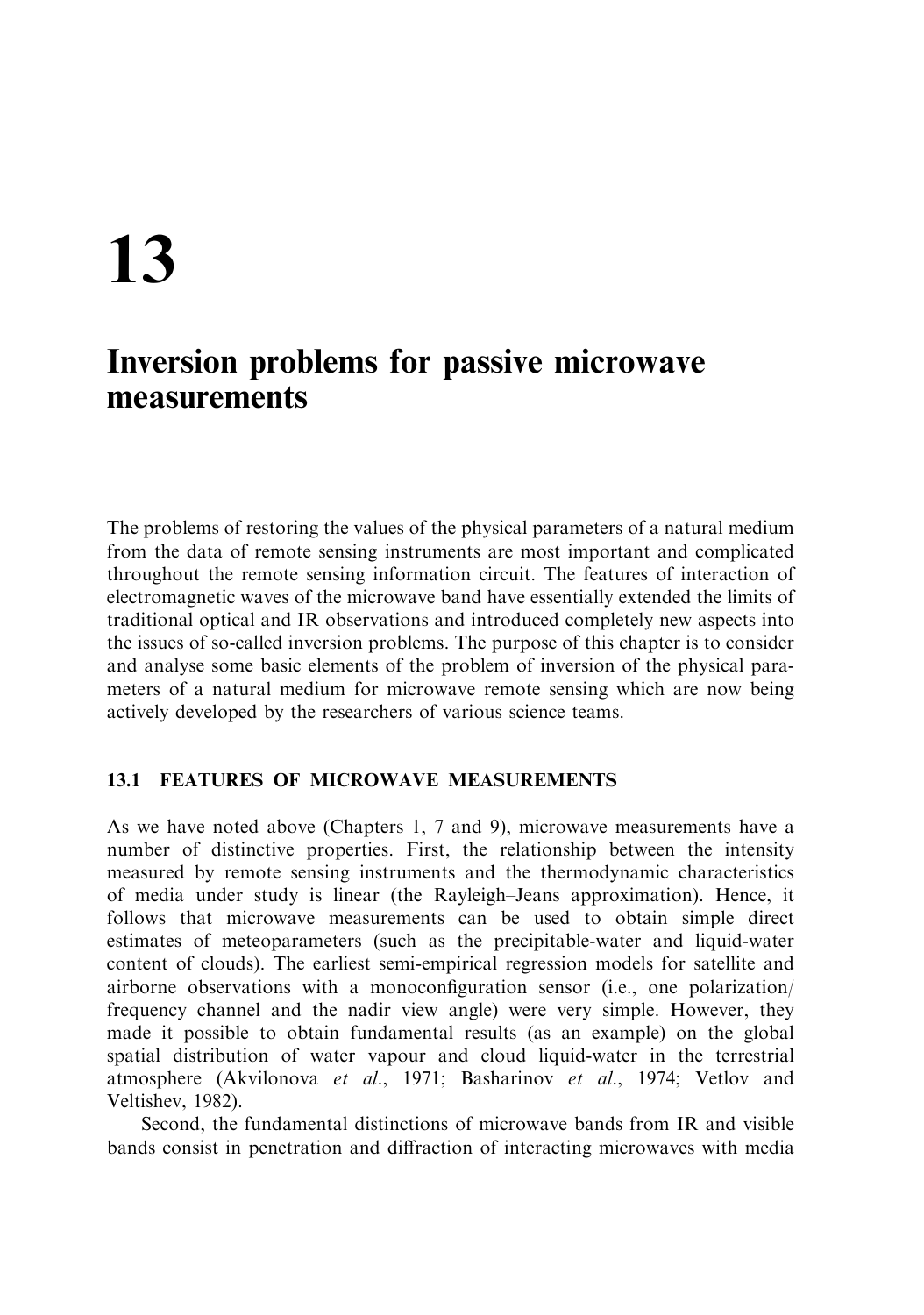under study. This provides support for a wide spectrum of complicated (forward) models including thermal states of volumes and surfaces of media under observation (Wilheit and Chang, 1980; Sasaki et al., 1987; Novak et al., 1983; Mitnik, 1986). The latest forward models involve diffraction effects under the interaction of electromagnetic microwaves with the elements of the surface and in volumes, such as gravity waves, various types of vegetation crops, forests (Shin and Kong, 1982; Ulaby et al., 1986; Irisov et al., 1987; Ferrazzoli and Guerriero, 1996; Wigneron et al., 2003; Trokhimovski et al., 2000). On the basis of integrated (including diffraction effects) forward models, advanced integrated inversion procedures are now being actively developed. The physical parameters that may be recovered with microwave measurements are as follows: moisture (underground); the soil temperature fields (under vegetation); the elements of a sea wave spectrum; the structure of vegetation; the physical-chemical composition of soil; sea foam structures; oil pollution; precipitation parameters; surface wind speed fields (Novak et al., 1983; Calvet et al., 1995, 1996; Ferrazzoli and Guerriero, 1996; ESA, 1996a,b.c; Trokhimovski, 1997).

## **13.2 BASIC CATEGORIES OF INVERSION PROCEDURES FOR MICROWAVE SENSING**

The variety of scientific and economic problems facing remote sensing investigations generates a spectrum of diverse procedures for specific problems of recovering necessary physical parameters of the atmosphere and land surface. By virtue of the rather lengthy historical period of development of remote sensing in the optical band of electromagnetic waves, cadasters and the methodology of inversion problems have their own quite particular and completed systematization (Kondratyev and Timofeev, 1970; Malkevich, 1973; Stone, 1979; Avduevskii et al., 1983; Asrar and Dokken, 1993; Attema, 1993; Kramer, 1996; Thomas and Stamnes, 1999; Schultz, 1988; Sharkov, 1998; Schultz and Engman, 2000).

The active development of microwave methods and means in the last 20–25 years has, in its turn, put on the agenda the possibility of the solution of significantly new classes of problems, both in scientific and in economic respects. First of all, we should mention here hydrological and soil problems (subsurface moisture and temperature regime of soils), agricultural problems (the degree of maturation of crops), oceanological problems (the state of the surface of ocean, the surface wind, the energy exchange, the evolution of the fields of salinity), glaciological problems (the state of glaciers, the state and evolution of drifting ice) and many other problems (Bespalova et al., 1983; Schultz and Engman, 2000; Wigneron et al., 2003; Paloscia and Pampaloni, 1988; Sharkov, 1998; Vinnikov et al., 1999; Comiso and Stock, 2000; Boyarskii et al., 1993; Belchansky and Alpatsky, 2000; Matzler, 2000; Derksen et al., 200a,b). A great diversity of new problems has generated, naturally, many new techniques for the solution of inversion problems, since this circumstance has given rise to some new problems, such as, for example, the relation between the spatial resolution, required for the given problem, and the existing spatial resolution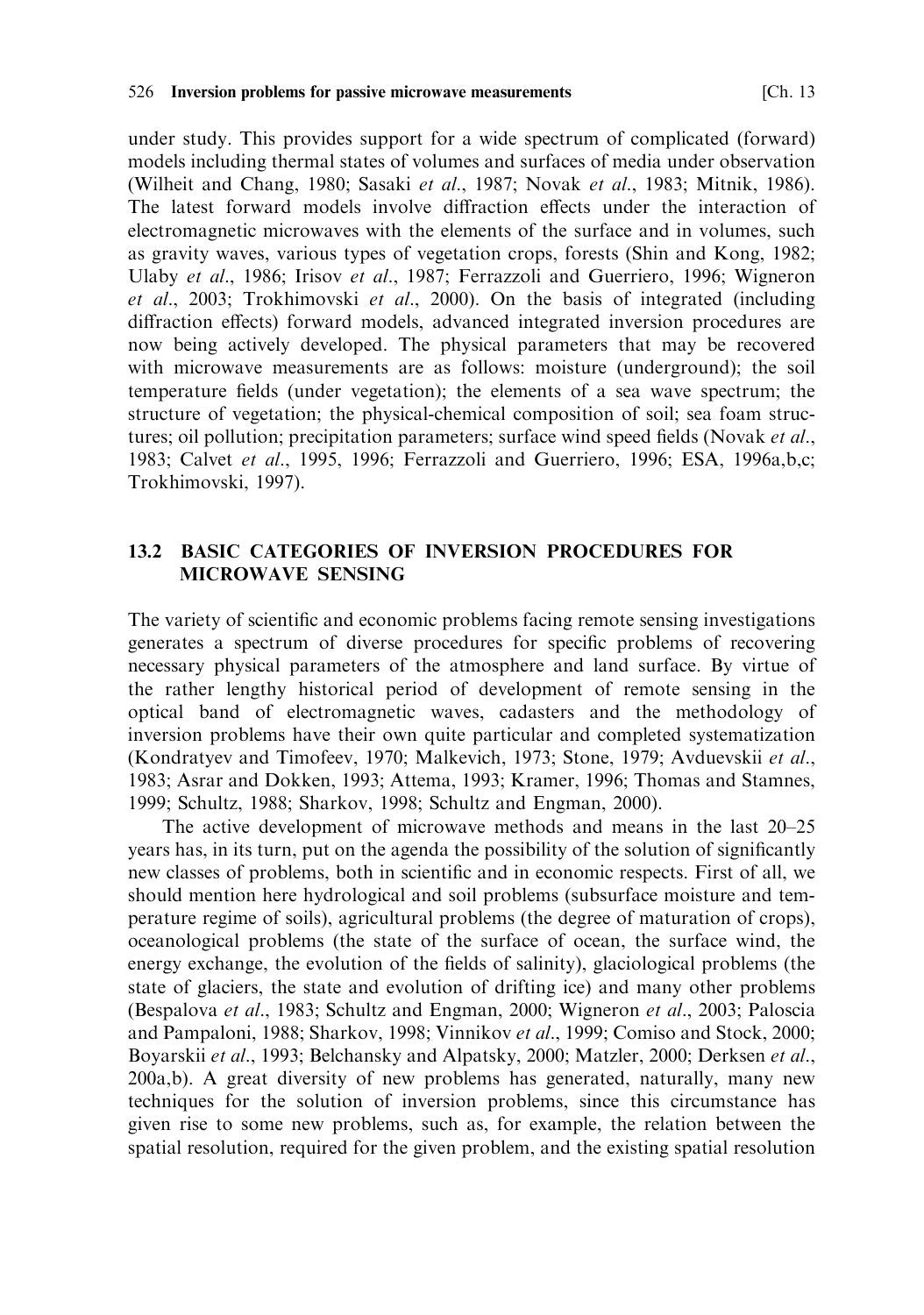of microwave systems. Nevertheless, a particular systematization (categories) in the approach to the solution of inversion problems for microwave remote sensing is formed (Ingmann, 1991; Matzler, 2000; Wigneron et al., 2003) we shall just briefly outline below.

The different approaches used to account for the effects, caused by microwave interactions with terrestrial surfaces, may be subdivided into three main categories: statistical techniques, forward model inversion, and explicit inversion. Other techniques, such as data assimilation (Kalman filter optimal estimation and variational data assimilation), have also been used.

## 13.2.1 Statistical techniques

In general, these techniques are based on regression analysis. For each pattern on images or on a group of pixels for airborne and spaceborne observations, linear relationships between the measured brightness temperature and physical parameters are established. The slope and intercept of the regression line are then analysed in terms of physical parameters and variables which can be estimated from ancillary data

A large number of algorithms are used to retrieve information on land surfaces and terrestrial atmosphere from remote sensing data by direct manipulation of the measured signals through empirical relationships of the type:

$$
x_j = F_j(T_{B1}, T_{B2}, \dots, T_{Bn}),\tag{13.1}
$$

where  $T_{Bn}$  corresponds to measurements made for various configurations of the sensor, in terms of incidence angle  $\theta$ , polarization, or frequency; and  $x_i$  is a relevant physical parameter. For example, for passive microwave measurements over land, two different statistical approaches may be distinguished (Wigneron et *al.*, 2003), namely:

- classification based on dual- or multi-configuration observations. For instance, based on observations of the Special Sensor Microwave/lmager (SSM/I) data and of brightness temperature thresholds, various classification rules have been developed to distinguish among dense vegetation, forest, standing water, agricultural fields, dry and moist bare soil, etc. However, until now no study is known to have directly addressed the problem of classifying soils with different water contents, although many studies have reported spatial relationships between brightness temperature or emissivity and surface moisture;
- surface soil moisture is statistically related to a combination of microwave emissivities and vegetation microwave indices, which are used to correct for soil roughness and vegetation effects.

## 13.2.2 Forward model inversion

In this approach, a model is used to simulate remotely sensed signatures (output) on the basis of land surface parameters (input). The inversion methods are developed to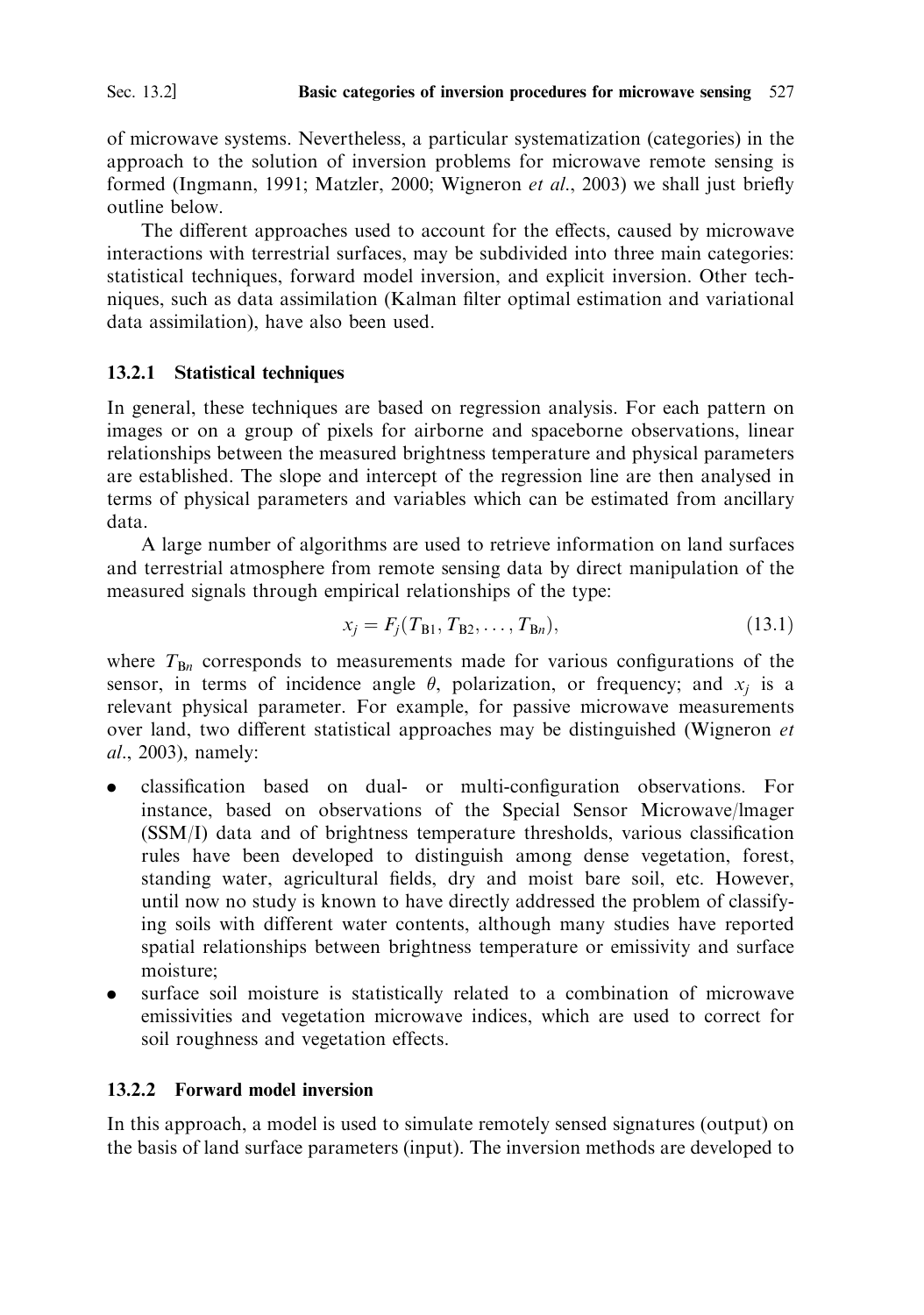#### 528 Inversion problems for passive microwave measurements

produce an 'inverse model', in which the outputs are represented by the relevant land surface variables. The inversion methods are usually based on an iterative minimization routine of the root-mean-square error (RMSE) between the forward model simulations and observations.

The problem of forward model inversion to retrieve land surface variables can be defined as follows: the radiative transfer model  $\Phi$  is used to simulate the microwave radiometric measurements  $(T_B)$ ,  $(i = l, ..., q)$  corresponding to measurements made for various sensor configurations in terms of incidence angle, polarization, or frequency), as a function of the physical parameters  $x_i$  ( $j = 1, ..., p$ ) (the so-called 'state variables'):

$$
(T_{\mathbf{B}})_i = \Phi_i(x_1, x_2, \dots, x_p; s_{1i}, s_{2i}, \dots, s_{ri}) + \varepsilon_i
$$
\n(13.2)

for  $i = 1, ..., q$  and where  $s_{ki}(k = 1, ..., r; i = 1, ..., q)$  stands for the configuration parameters which determine the observation conditions, and  $\varepsilon_i$  is the residual error between the simulated and measured brightness temperature values. Inverting the model consists of finding the set of variables under study  $x_i$  ( $j = 1, ..., p$ ) that provides the minimum value of the residual errors  $\varepsilon_i$ . Therefore, the retrieval methodology based on forward model inversion requires two main steps: (1) the selection of a forward model  $(\Phi)$ , and (2) the selection of a method for inversion by minimizing the residual error  $\varepsilon_i$ .

Both steps are specific for any particular retrieval problem and have been analysed in several publications (Ulaby et al., 1981, 1982, 1986; Ingmann, 1991; Wigneron et al., 2003).

Forward models may be classified into three main categories: (1) nonparametric data-driven models; (2) parametric data-driven models, where the model parameters are adjusted by comparison with observations; and (3) physical models, which include a physical description of the radiative transfer processes and where the model parameters can be directly related to the land surface and atmosphere characteristics. The majority of studies, which use nonparametric data-driven models (approach (1)), are based on the statistical regression analysis or on the neural network models. The models used in approach (2) require *a priori* knowledge of the functional form of the process that is being modelled. The model parameters are generally the 'best-fit' parameters computed by minimizing the squared error between the observations and the outputs of the model. The physical complex models (approach (3)) account for the multiple scattering effects that become important when the frequency exceeds a few gigahertz. In these approaches, a number of surface surfaces can be modelled as a continuous medium (Chapter 7) and the atmospheric systems as a discrete medium containing randomly distributed discrete scatterers characterized in terms of size, shape, density, and distribution of orientation (Chapter 10). However, these models require many input parameters and cannot be used easily to implement the retrievals of surface and atmospheric characteristics.

Once the forward modelling approach has been selected, the method for 'inverting' the model should be defined. A very common algorithm to invert a forward model is the statistical inversion approach. Its principle is to search for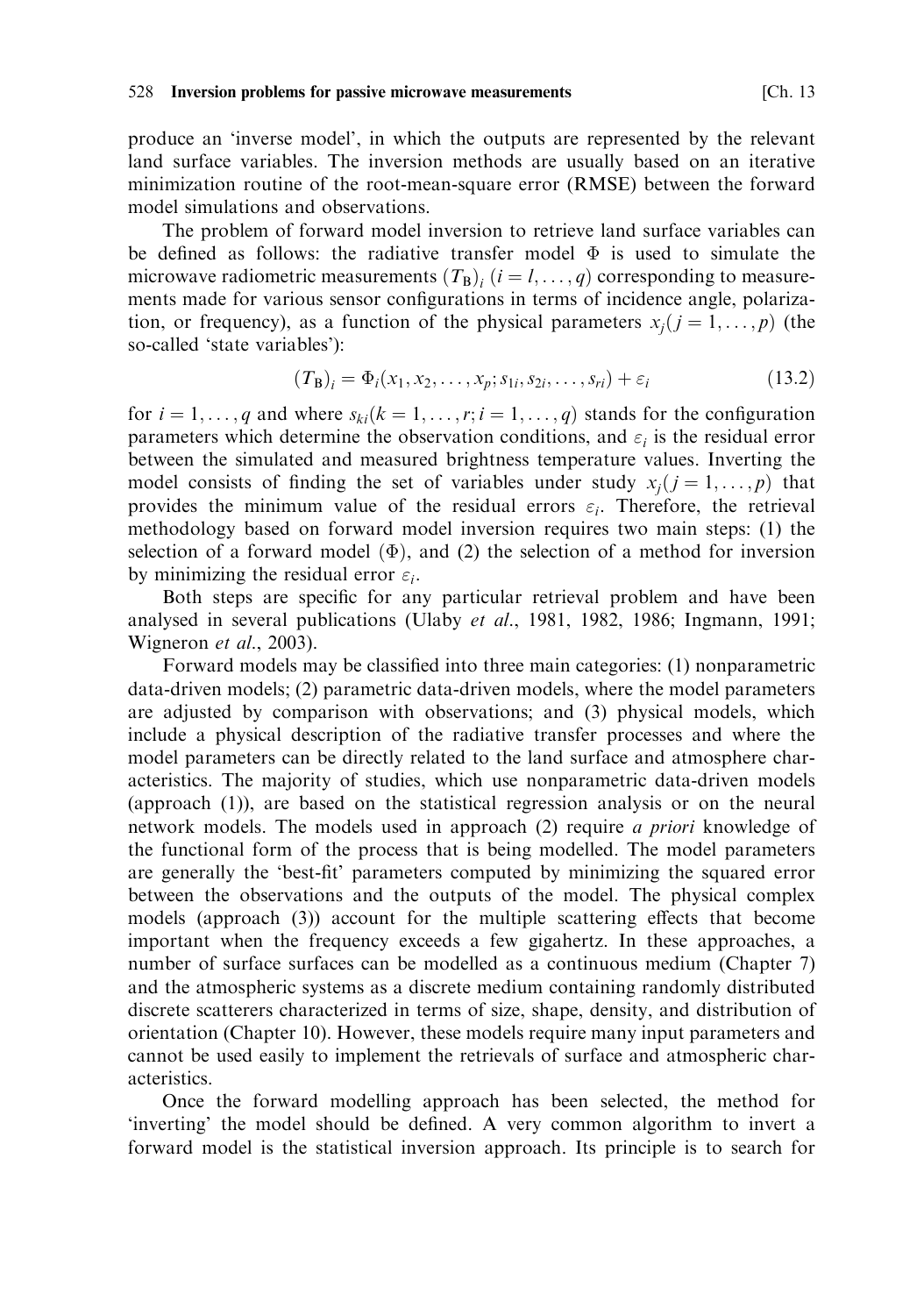Sec. 13.2]

input parameters  $(x_1, x_2, \ldots, x_n)$ , consisting of the relevant geophysical parameters that minimize the squared error between the brightness temperature as measured from space  $(T_B)_i$ , and the actual outputs of the model  $\Phi_i(x_1, x_2, \dots, x_p)$ . Thus, the inversion problem is

Min 
$$
G(x_1, x_2, ..., x_p) = \sum_{i=1}^{q} \frac{1}{2\sigma_i^2} [\Phi_1(x_1, x_2, ..., x_p; s_{1i}, s_{2i}, ..., s_{ri}) - (T_B)_i^2]
$$
  
 
$$
+ \sum_{j=1}^{p} \frac{1}{2\lambda_j^2} (x_j - x_j')^2,
$$
 (13.3)

where  $G(x_1, x_2, \ldots, x_n)$  is the cost function; and (the *a priori* information)  $x'_i$  is the average value of the jth model parameter;  $\lambda_i$  is the standard deviation of the jth model parameter value; and  $\sigma_i$  is the standard deviation of measurement noise of the *ith* channel.

Many different iterative minimization algorithms (such as Tichonov's method, quasi-Newton, Simplex, etc.) are available to minimize the cost function  $G(x_1, x_2, \ldots, x_p)$  (Tichonov and Arsenin, 1979; Press *et al.*, 1986).

#### 13.2.3 **Explicit inverse**

The explicit inverse of the physical process can be built by transferring the input (remote sensing measurements) into the output (the land surface parameters). In the majority of studies, neural networks (NN) are used to produce this explicit inverse function. First, the appropriate set of input-output data is generated using the forward model  $\Phi_i$ . Then a copy of the forward model  $(\Phi_i)$  is made by training the NN on the set of data. Hence, the NN is able to capture very complex and nonlinear relationships within its self-organizing connections. The advantage of the NN technique is that, once the NN has been trained, the parameter inversion can be accomplished quickly. In the field of microwave radiometry, the NN has been applied to estimate snow characteristics (Davis et al., 1993; Derksen and LeDrew, 2000; Derksen et al., 2000a,b), surface wind speed over the ocean (Stogryn et al., 1994), clouds and precipitation (Li et al., 1997), and soil and forest parameters (Gopal and Woodcock, 1996; Paloscia et al., 2000b; Chang and Islam, 2000; Kothari and Islam, 1999; Wigneron et al., 2003). Another simple way to invert a forward model using NN is to train an inverse model by reversing the roles of the inputs and outputs: the measured brightness temperature becomes the input nodes of the NN, and the land surface parameters become the output nodes. This method, known as explicit inversion, is widely used in remote sensing (Li et al., 1997; Jimenez *et al.*, 2000). However, the forward model is characterized by 'many-to-one mapping' (i.e. the set of measurements cannot be uniquely related to environment variables). Several studies expressed concerns about the fact that the explicit inversion approach may lead to wrong results when the inverse image of the forward model is not convex (Davis et al., 1993; Li et al., 1997), and that the iterative constrained inversion